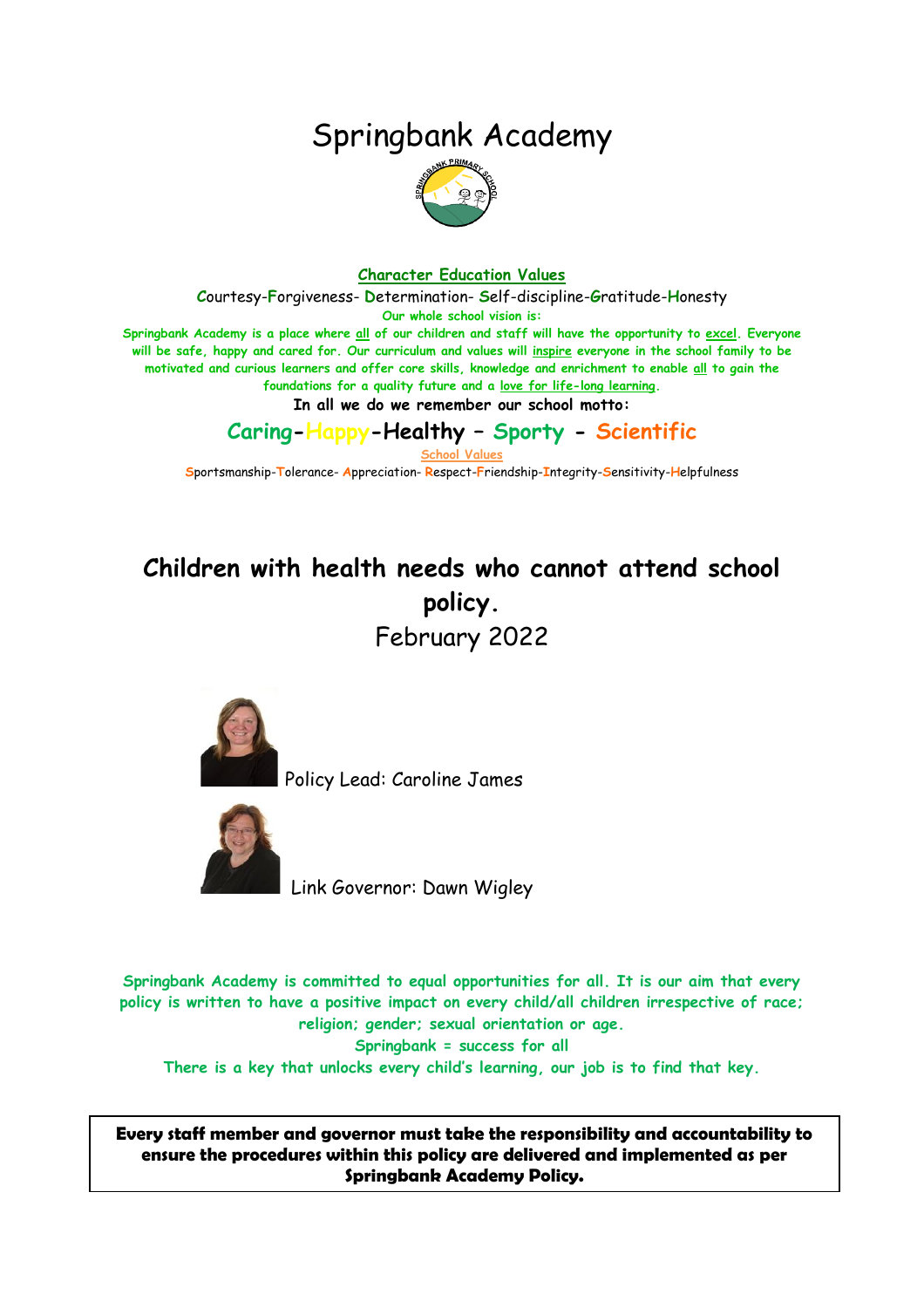## **Introduction**

Springbank Academy aims to support all children who are unable to attend school due to health needs, and who would not receive suitable education without such provision, continue to have access to as much education as their medical condition allows, to enable them to reach their full potential. Due to the nature of their health needs, some children may be admitted to hospital or placed in alternative forms of education provision. We recognise that, whenever possible, pupils should receive their education within their school and the aim of the provision will be to reintegrate pupils back into school as soon as they are well enough. We understand that we have a continuing role in a pupil's education whilst they are not attending the school and will work with healthcare partners and families to ensure that all children with health needs receive the right level of support to enable them to maintain links with their education.

#### **Named people responsible for policy's implementation**

Dawn Wigley (Safeguarding Officer) Caroline James (SENCo/vulnerable children lead).

#### **Local authority duties**

This section is in accordance with the Department for Education statutory guidance 'Ensuring a good education for children who cannot attend school because of health needs, 2013.'

#### **Trusts must:**

• Arrange suitable full-time education (or as much education as the child's health condition allows) for children of compulsory school age who, because of illness, would otherwise not receive suitable education.

#### **Trusts should:**

- Provide such education as soon as it is clear that the child will be away from school for 15 days or more, whether consecutive or cumulative. They should liaise with appropriate medical professionals to ensure minimal delay in arranging appropriate provision for the child.
- Ensure that the education children receive is of good quality, as defined in the statutory guidance Alternative Provision (2013), allows them to take appropriate standardised tests, prevents them from slipping behind their peers in school and allows them to reintegrate successfully back into school as soon as possible.
- Address the needs of individual children in arranging provision. 'Hard and fast' rules are inappropriate: they may limit the offer of education to children with a given condition and prevent their access to the right level of educational support which they are well enough to receive. Strict rules that affect the offer of education a child receives may also breach statutory requirements.

## **Provision for siblings**

When treatment of a child's condition means that his or her family have to move nearer to a hospital, and there is a sibling of compulsory school age. The Local Authority or Trust should seek to ensure that the sibling is offered a place, where provision is available, for example, in a local mainstream school or other appropriate setting.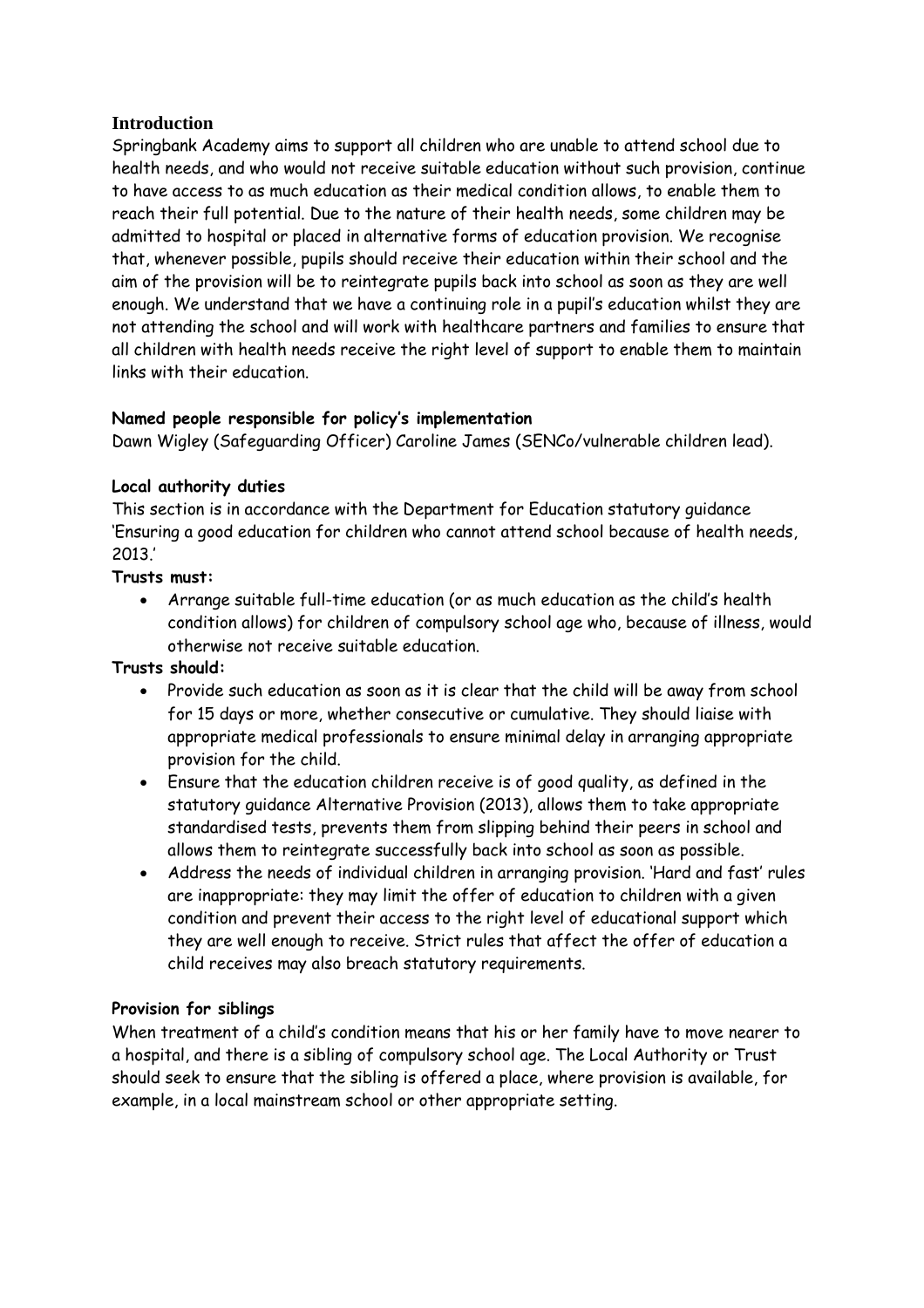## **Definitions**

*Children who are unable to attend school as a result of their medical needs may include those with:* 

- Physical health issues.
- Physical injuries.
- Mental health problems, including anxiety issues.
- Emotional difficulties or school refusal.
- Progressive conditions.
- Terminal illnesses.
- Chronic illnesses.

*Children who are unable to attend mainstream education for health reasons may attend any of the following:* 

- Hospital school: a special school within a hospital setting where education is provided to give continuity whilst the child is receiving treatment.
- Home tuition: a tuition service that acts as a communication channel between schools and pupils on occasions where pupils are too ill to attend school and are receiving specialist medical treatment.
- Medical PRUs: local authority establishments that provide education for children unable to attend their registered school due to their medical needs.
- Blended learning: Access learning alongside their peers via Google classroom.

## **Roles and Responsibilities**

The Local Governing Board is responsible for:

- Ensuring arrangements for pupils who cannot attend school as a result of their health needs are in place and are effectively implemented
- Ensuring the termly review of the arrangements made for pupils who cannot attend school due to their health needs.
- Ensuring the roles and responsibilities of those involved in the arrangements to support the needs of pupils are clear and understood by all.
- Ensuring robust systems are in place for dealing with health emergencies and critical incidents, for both on- and off-site activities.
- Ensuring staff with responsibility for supporting pupils with health needs are appropriately trained.

## **The vulnerable children lead is responsible for:**

- Working with the Governors to ensure compliance with the relevant statutory duties when supporting pupils with health needs.
- Working collaboratively with parents and other professionals to develop arrangements to meet the best interests of children.
- Ensuring the arrangements put in place to meet pupils' health needs are fully understood by all those involved and acted upon.
- Appointing a named member of staff who is responsible for pupils with healthcare needs and liaises with parents, pupils, the local authority, key workers and others involved in the pupil's care.
- Ensuring the support put in place focuses on and meets the needs of individual pupils.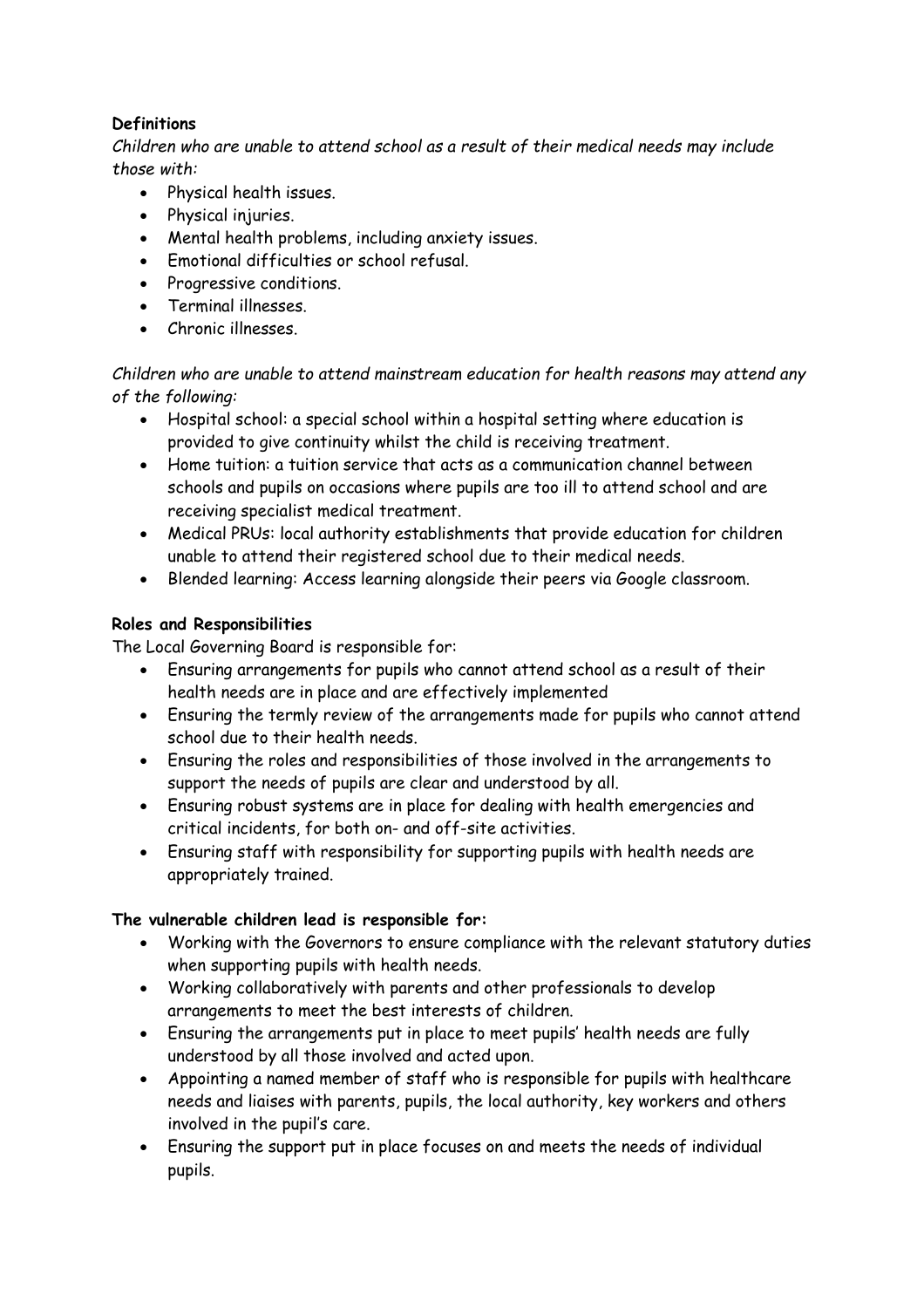- Arranging appropriate training for staff with responsibility for supporting pupils with health needs.
- Providing teachers who support pupils with health needs with suitable information relating to a pupil's health condition and the possible effect the condition and/or medication taken has on the pupil.
- Providing reports to the Governors on the effectiveness of the arrangements in place to meet the health needs of pupils.
- Notifying the Trust when a pupil is likely to be away from the school for a significant period of time due to their health needs.

## **SENCO is responsible for:**

- Dealing with pupils who are unable to attend school because of health needs.
- Actively monitoring pupil progress and reintegration into school.
- Supplying pupils' education providers with information about the child's capabilities, progress and outcomes.
- Liaising with the Headteacher, education providers and parents to determine pupils' programmes of study whilst they are absent from school.
- Keeping pupils informed about school events and encouraging communication with their peers.
- Providing a link between pupils, their parents and the Trust.

## **Teachers and support staff are responsible for:**

- Understanding confidentiality in respect of pupils' health needs.
- Designing lessons and activities in a way that allows those with health needs to participate fully and ensuring pupils are not excluded from activities that they wish to take part in without a clear evidence-based reason.
- Understanding their role in supporting pupils with health needs and ensuring they attend the required training.
- Ensuring they are aware of the needs of their pupils through the appropriate and lawful sharing of the individual pupil's health needs.
- Ensuring they are aware of the signs, symptoms and triggers of common lifethreatening medical conditions and know what to do in an emergency.
- Keeping parents informed of how their child's health needs are affecting them whilst in the school

## **Parents are expected to:**

- Ensure the regular and punctual attendance of their child at the school where possible.
- Work in partnership with the school to ensure the best possible outcomes for their child.
- Notify the school of the reason for any of their child's absences without delay.
- Provide the school with sufficient and up-to-date information about their child's health needs.
- Attend meetings to discuss how support for their child should be planned.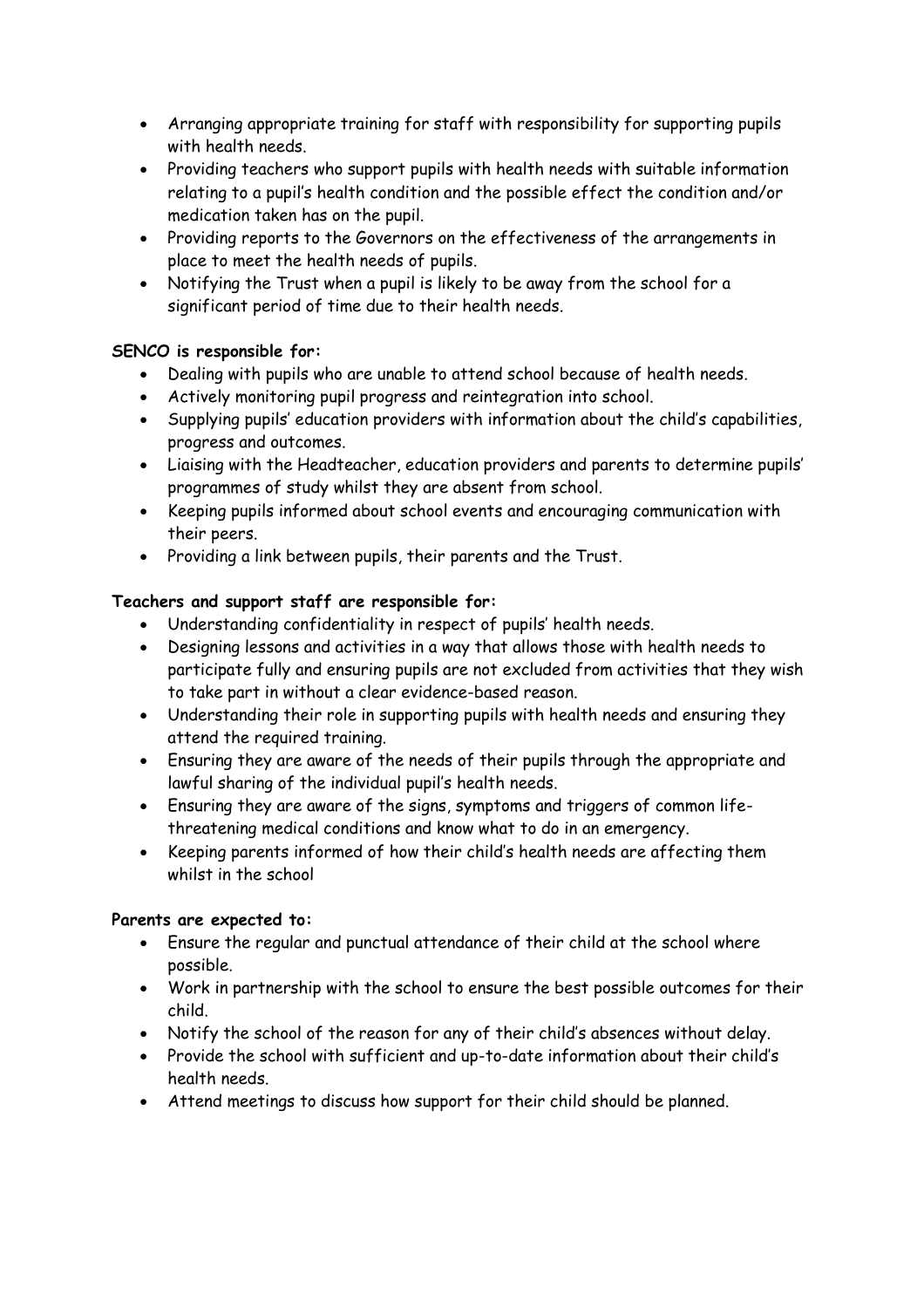#### **Managing Absences**

- The school will provide support to pupils who are absent from school because of illness for a period of less than 15 school days by liaising with the pupil's parents to arrange schoolwork as soon as the pupil is able to cope with it or part-time education at school. The school will give due consideration to which aspects of the curriculum are prioritised in consultation with the pupil, their family and relevant members of staff.
- For periods of absence that are expected to last for 15 or more school days, either in one absence or over the course of a school year, the named person with responsibility for pupils with health needs will notify the Trust, who will take responsibility for the pupil and their education.
- Where absences are anticipated or known in advance, the school will liaise with the Trust to enable education provision to be provided from the start of the pupil's absence.
- For hospital admissions, SENCo lead will liaise with the Trust regarding the programme that should be followed while the pupil is in hospital.
- The Trust/Local Authority will set up a personal education plan (PEP) for the pupil which will allow the Trust, the Local Authority and the provider of the pupil's education to work together.
- The school will monitor pupil attendance and mark registers to ensure it is clear whether a pupil is, or should be, receiving education otherwise than at school.

**The school will only remove a pupil who is unable to attend school because of additional health needs from the school roll where:** 

- o The pupil has been certified by a Medical Officer as unlikely to be in a fit state of health to attend school, before ceasing to be of compulsory school age; and
- $\circ$  Neither the pupil nor their parent has indicated to the school the intention to continue to attend the school, after ceasing to be of compulsory school age.
- o A pupil unable to attend school because of their health needs will not be removed from the school register without parental consent and certification from the Medical Officer, even if the local authority has become responsible for the pupil's education.

## **Support for Pupils**

To help ensure a pupil with additional health needs is able to attend school following an extended period of absence, the following adaptations will be considered:

- o A personalised or part-time timetable drafted in consultation with the SENCo.
- o Access to additional support in school.
- o Online access to the curriculum from home.
- o Movement of lessons to more accessible rooms where possible.
- o Places to rest at school.
- o Special test arrangements to manage anxiety or fatigue.